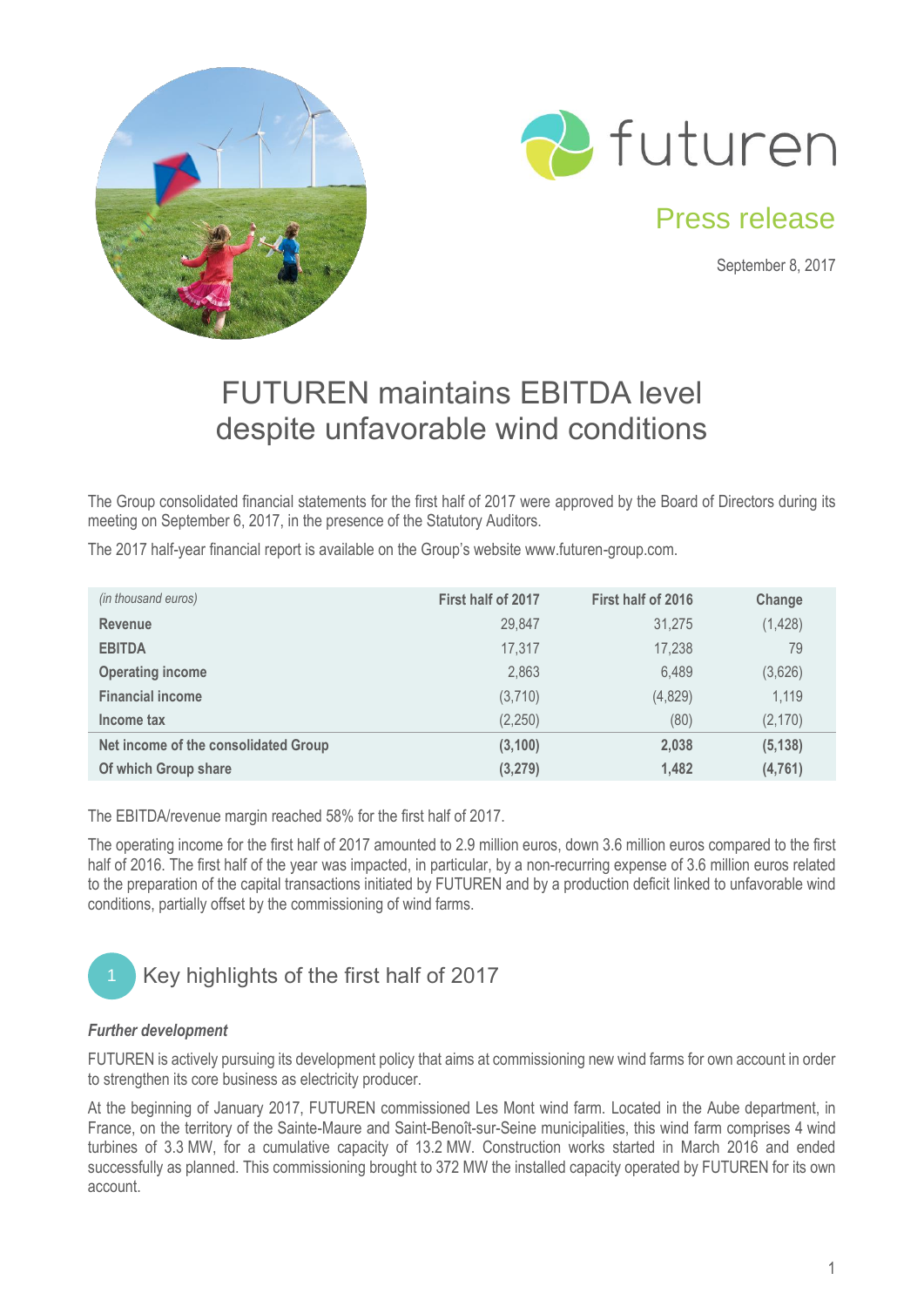In March 2017, FUTUREN secured a bank loan and launched the construction works for its Courant-Nachamps project, located on the territory of the Courant and Nachamps municipalities, in the Charente-Maritime department, in France. With 7 wind turbines delivering a unit capacity of 3 MW, the total installed capacity of the wind farm will reach 21 MW. According to the planned schedule, construction works started in March 2017. The wind farm is planned to be commissioned in the beginning of 2018.

In May 2017, FUTUREN obtained a new building permit, free of any third-party claim, to install 9 wind turbines on the territory of the municipality of Demange-aux-Eaux, in the Meuse French department. The future wind farm's capacity is estimated at 20 MW. This new authorization brought to 88 MW the cumulative capacity of wind projects owned by the Group in France which already received all necessary authorizations and are free of any third-party claim, including the Courant-Nachamps wind project, the 35 MW second tranche of Les Monts in the Aube department; the 12 MW Faydunes wind project in the Aveyron department and now the Demange wind project.

#### *Acquisition of a majority stake in the capital of FUTUREN by the EDF Energies Nouvelles group*

During the first half of 2017, FUTUREN analyzed the strategic options and possible changes for the Group and its shareholding structure. This led to the implementation of a competitive process aimed at bringing into the capital a longterm majority shareholder, at the end of which the EDF Energies Nouvelles group was selected. On June 9, 2017, the EDF Energies Nouvelles group acquired 61.6% of FUTUREN's ordinary shares (at a unit price of €1.15) and 96.0% of its convertible bonds (at an ex coupon price of €9.37) from the controlling group of shareholders, representing 67.2% of the share capital of the Company on a fully-diluted basis reflecting the conversion of the convertible bonds.

#### *Filing of a project of simplified public tender offer on FUTUREN securities by the EDF Energies Nouvelles group*

In compliance with applicable laws and regulations, following the acquisition of a majority stake, the EDF Energies Nouvelles group filed, on June 20, 2017, with the *Autorité des Marchés Financiers* ("AMF") a draft simplified public tender offer for all FUTUREN's remaining shares and convertible bonds at a price of €1.15 per share and an ex coupon price of €9.37 per convertible bond, that being the same terms that prevailed for the acquisition on June 9, 2017 from the former majority shareholders of FUTUREN.

As at June 30, 2017, this draft public tender offer remained subject to the AMF approval. The results of the offer are presented in section "Significant events after the date of closing of the half-year financial statements" hereafter.

#### *Changes in the Board of Directors of FUTUREN*

Acknowledging the change in control over the Company, FUTUREN's Board of Directors duly noted at its meeting on June 9, 2017 the resignation from their duties as directors of Michel Meus, previously the Chairman of the Board, Fady Khallouf and Jérôme Louvet, and appointed three directors proposed by EDF Energies Nouvelles, namely Bruno Fyot, who will also act as Chairman of the Board, Denis Rouhier, who will also act as Chairman of the Audit Committee, and Bénédicte Gendry. FUTUREN's General Meeting of shareholders held on June 28, 2017 ratified these three cooptations and appointed two further directors proposed by EDF Energies Nouvelles, Nathalie Guyot et Nicolas Couderc.

#### *Partial redemption of the convertible bonds*

According to the effective terms of its convertible bonds, FUTUREN carried out, on January 2, 2017, the partial redemption of its convertible bonds in an amount of  $\epsilon$ 1.702 per bond and the payment of the corresponding half-year interests.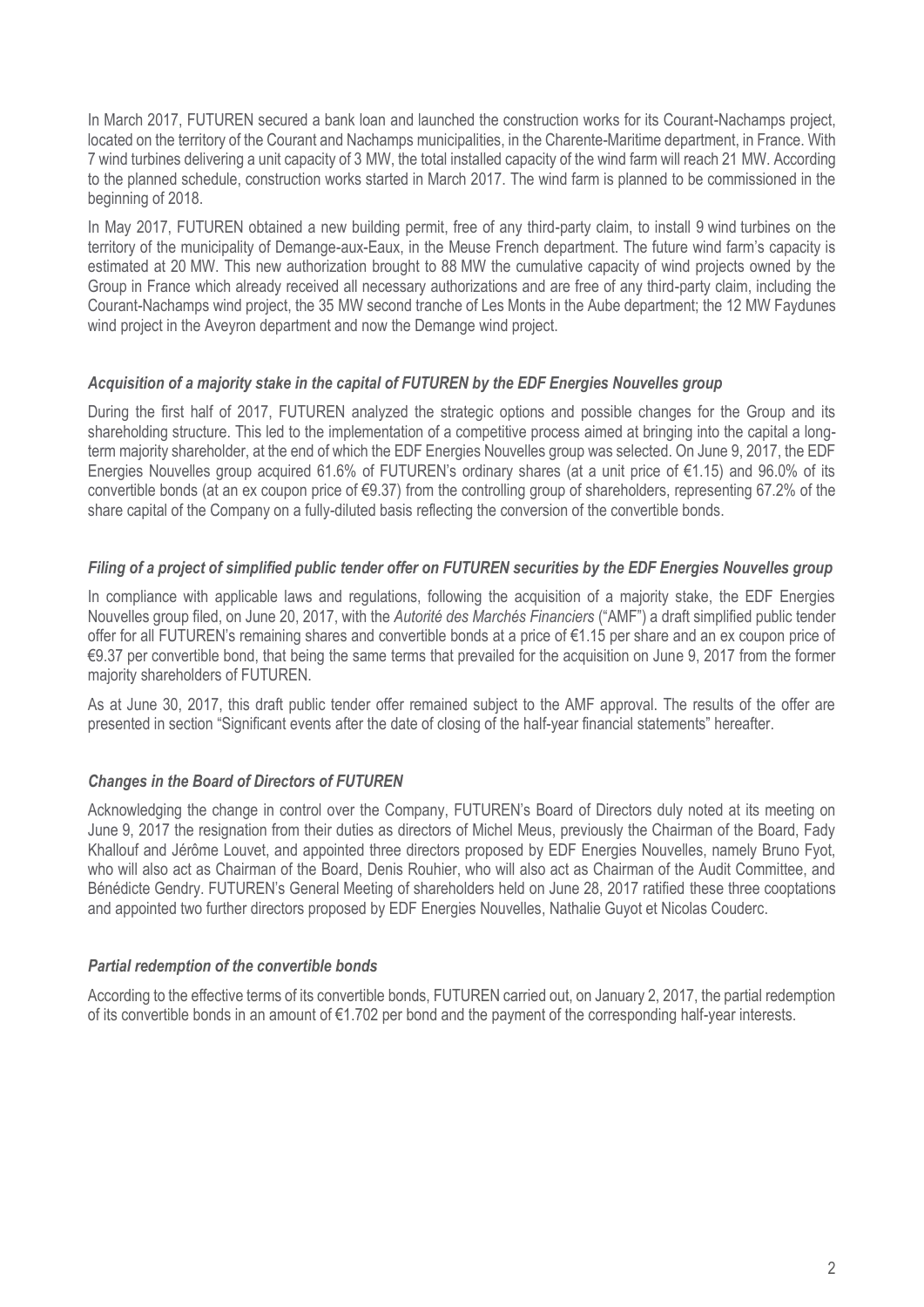

#### **CONSOLIDATED INCOME STATEMENT**

#### • **Consolidated revenue**

FUTUREN's consolidated revenue reached 29.8 million euros for the first half of 2017, recording a decline compared to the first half of 2016.

| (in thousand euros) | <b>Sales of electricity</b> | Development and<br>management of wind farms | <b>Consolidated total</b> |
|---------------------|-----------------------------|---------------------------------------------|---------------------------|
| First half of 2017  | 27,289                      | 2.558                                       | 29.847                    |
| First half of 2016  | 28,078                      | 3,197                                       | 31.275                    |
| <b>Change</b>       | $-3%$                       | $-20%$                                      | $-5%$                     |

The **Sales of electricity** activity generated a revenue of 27.3 million euros in the first half of 2017, down 3% compared to the first half of 2016. The positive effect of recent wind farms' commissioning in France was offset by a decrease in production due to less favorable wind conditions than in the first half of 2016, particularly in France.

The Sales of electricity activity relies on long term electricity buyback contracts (15 to 20 years depending on the country) with guaranteed tariffs. This secure activity accounted for 91% of the consolidated revenue in the first half of 2017.

The **Development and management of wind farms** activity registered a revenue of 2.6 million euros in the first half of 2017, down from the first half of 2016 as the Group recorded third-party development services in the first half of 2016.

#### • **EBITDA**

FUTUREN's consolidated EBITDA reached 17.3 million euros for the first half of 2017, in line with the first half of 2016.

| (in thousand euros) | <b>Sales of electricity</b> | Development and<br>management of wind farms | <b>Consolidated total</b> |
|---------------------|-----------------------------|---------------------------------------------|---------------------------|
| First half of 2017  | 18.835                      | (1,517)                                     | 17,317                    |
| First half of 2016  | 19,926                      | (2,689)                                     | 17.238                    |
| Change              | $-5%$                       | $+44%$                                      |                           |

In line with the change in revenue, the EBITDA from the **Sales of electricity** activity amounted to 18.8 million euros for the first half of 2017, down 5% compared to the first half of 2016. The EBITDA/revenue margin for this activity was 69% for the first half of 2017, penalized by the weakness of the wind.

Despite a decrease in its revenue, the **Development and management of wind farms** activity improved its EBITDA, having benefited, over the period, from the reduction in external expenses and the positive effect of the cancellation of a contentious supplier debt.

In total, the EBITDA/revenue margin reached 58% for the first half of 2017.

#### • **Operating income**

FUTUREN's operating income reached 2.9 million euros for the first half of 2017, compared to 6.5 million euros for the first half of 2016, the first half of 2017 being impacted by a non-recurring expense of 3.6 million euros related to the preparation of the capital transactions initiated by FUTUREN.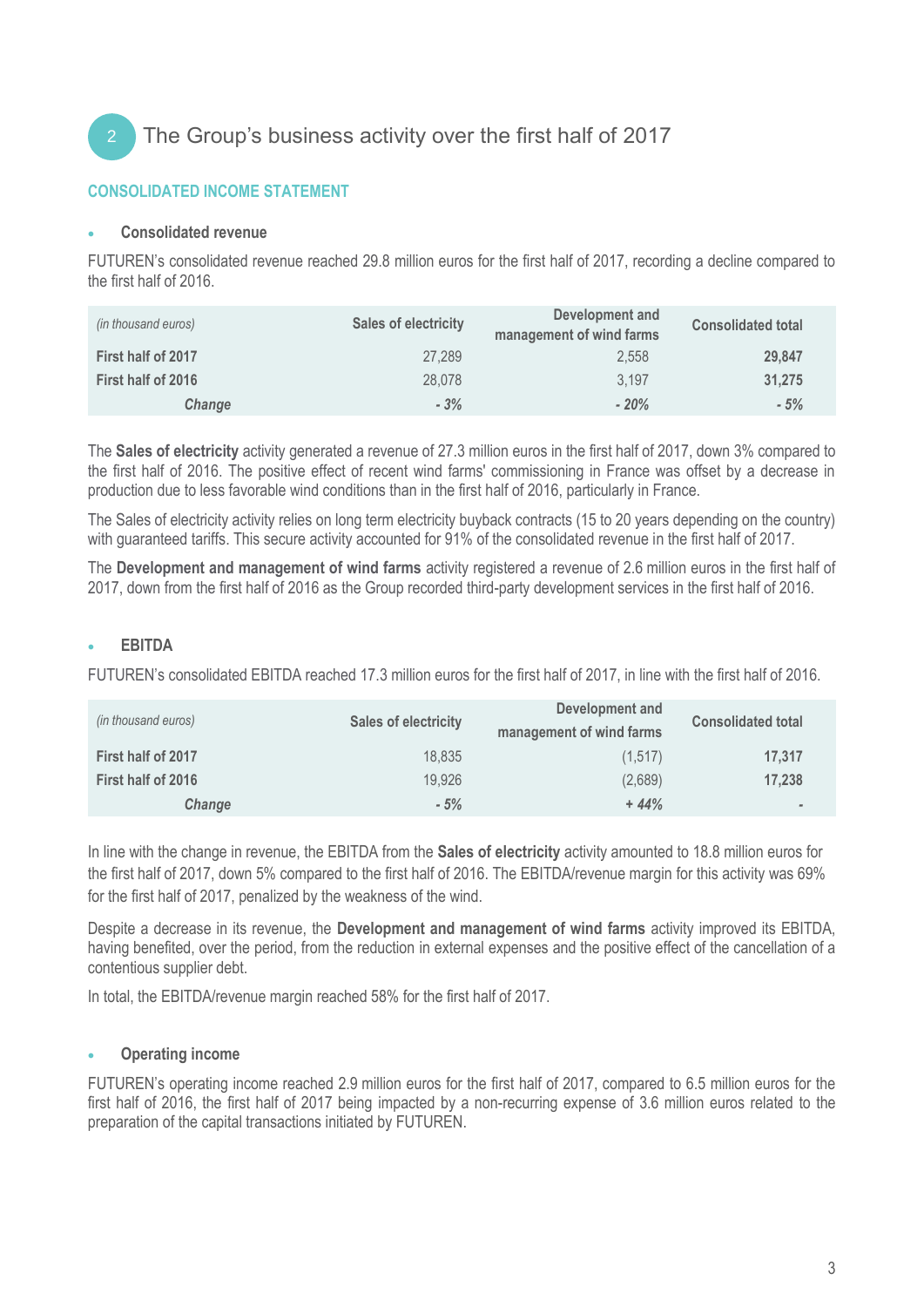| (in thousand euros)                              | First half of 2017 | First half of 2016 |
|--------------------------------------------------|--------------------|--------------------|
| <b>EBITDA</b>                                    | 17.317             | 17,238             |
| <b>Amortization</b>                              | (10, 764)          | (9,962)            |
| Other non-current income and expenses            | (4,263)            | (425)              |
| Share in income of joint ventures and associates | 21                 | 7,676              |
| Impairment                                       | (4)                | (5,500)            |
| <b>Other</b>                                     | 555                | (2,538)            |
| <b>Operating income</b>                          | 2,863              | 6,489              |

The vast majority of amortization is related to wind farms held and controlled by the Group. The increase in the first half of 2017 is linked to wind farms that have been commissioned in France in October 2016 and January 2017, for a cumulative capacity of 31.2 MW.

Regarding the preparation of the capital transactions initiated by FUTUREN, which included the acquisition of a majority stake by the EDF Energies Nouvelles group, a simplified public tender offer initiated by the EDF Energies Nouvelles group and a capital increase following the conversion of almost all outstanding OCEANEs, FUTUREN incurred expenses in an amount of 3.6 million euros in the first half of 2017. Excluding these non-recurring expenses, the operating income for the first half of 2017 would have been in line with the operating income of the first half of 2016.

It is reminded that during the first half of 2016, the Group recorded several non-recurring items, mainly related to the Italian and German activities, whose net impact was negligible.

#### • **Financial income**

FUTUREN's financial income represented a net cost of 3.7 million euros for the first half of 2017, compared to a net cost of 4.8 million euros for the first half of 2016. This significant improvement is mainly due to the reduction in the net interest cost related to the convertible bond.

| (in thousand euros)                               | First half of 2017 | First half of 2016 |
|---------------------------------------------------|--------------------|--------------------|
| Net interest cost related to the convertible bond | (1, 170)           | (2,004)            |
| Net interest cost related to wind farms           | (3,665)            | (3, 477)           |
| <b>Other</b>                                      | 1.125              | 652                |
| <b>Financial income</b>                           | (3,710)            | (4,829)            |

Net interest cost related to the convertible bond amounted to 1.2 million euros for the first half of 2017, recording a decrease of 0.8 million euros compared to the first half of 2016, due to the reduction in the number, par value and interest rate of the OCEANEs between the periods. The conversion of almost all outstanding OCEANEs during the months of July and August 2017 will make the net interest cost related to the convertible bond negligible over the coming semesters.

Net interest cost related to wind farms increased over the past semester, mainly due to the wind farms commissioned at the end of 2016 and in the beginning of 2017.

#### • **Income tax**

The income tax represented a net cost of 2.3 million euros for the first half of 2017 while the income tax was negligible in the first half of 2016. This change mainly concerns deferred taxes.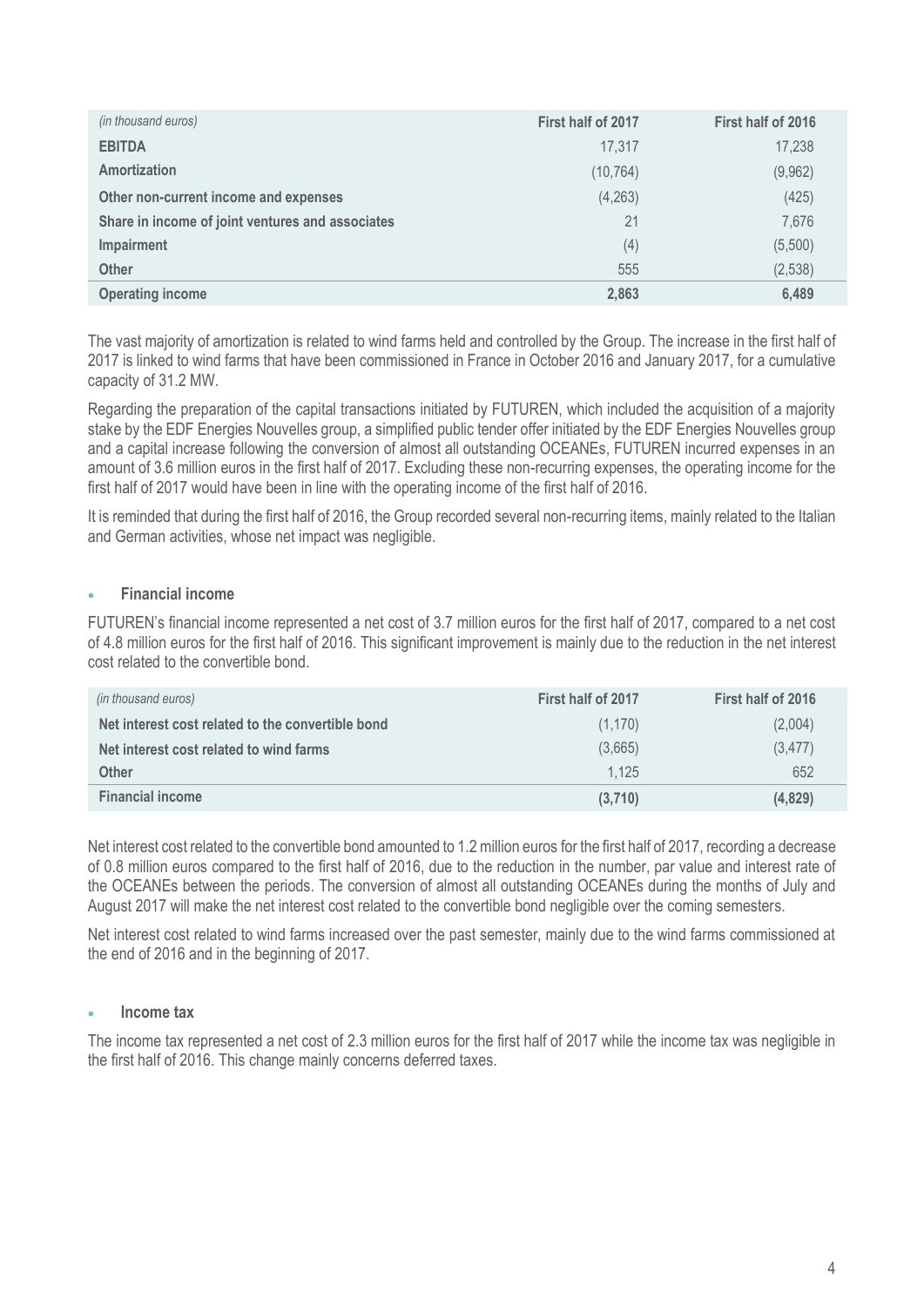#### • **Net income of the consolidated Group**

The net income of the consolidated Group for the first half of 2017 is a loss of 3.1 million euros, mainly impacted by a nonrecurring expense of 3.6 million euros related to the preparation of the capital transactions initiated by FUTUREN.

FUTUREN registered a profit of 2.0 million euros for the first half of 2016.

#### **DEBT AND CASH POSITION**

The Group's net financial debt reached 126.5 million euros as at June 30, 2017, recording a decrease of 6.3 million euros over the first half of 2017.

| (in thousand euros)                            | 2017/06/30 | 2016/12/31 |
|------------------------------------------------|------------|------------|
| <b>Convertible bond (OCEANEs)</b>              | (39, 347)  | (49, 937)  |
| Wind farm and project bank financing           | (174, 088) | (149, 101) |
| <b>Other financial liabilities</b>             | (27, 827)  | (28, 275)  |
| <b>Cash and cash equivalents</b>               | 95,196     | 74,748     |
| Other financial assets (loans and receivables) | 19.601     | 19,782     |
| Net financial debt                             | (126, 463) | (132, 783) |

The debt related to the convertible bonds decreased by 10.6 million euros in the first half of 2017, reflecting the early partial redemption that occurred in January 2017, in accordance with the effective terms of the OCEANEs.

Bank financing related to wind farms and projects held and controlled by FUTUREN increased by 25.0 million euros over the semester, notably because of the drawdown on the financing of the Courant-Nachamps project currently under construction.

FUTUREN's cash position increased by 20.4 million euros over the semester. Operating activities generated a net inflow of 19.8 million euros. Net project financing subscriptions enabled an additional cash inflow of 25.0 million euros. On the other hand, the Group continued to invest at a sustained pace, devoting 10.7 million euros to the progress in its projects, partially reimbursed its convertible bonds in an amount of 10.4 million euros and paid the interest due for 4.3 million euros.

### Significant events after the date of closing of the half-year financial statements

#### *AMF's compliance decision on the simplified public tender offer launched by the EDF Energies Nouvelles group*

On June 20, 2017, the EDF Energies Nouvelles group filed, with the AMF, a draft simplified public tender offer for all FUTUREN's remaining shares and convertible bonds at a price of €1.15 per share and an ex coupon price of €9.37 per convertible bond. The draft offer received the compliance decision from the AMF on July 4, 2017. The tender offer was open from July 6 to July 19, 2017.

#### *First conversion of OCEANEs held by the EDF Energies Nouvelles group*

Following the change in control over the Company on June 9, 2017 and the AMF's compliance decision dated July 4, 2017 on the simplified public tender offer launched by the EDF Energies Nouvelles group, the conversion ratio of the OCEANEs into shares was temporarily increased to 8.16 FUTUREN shares by OCEANE (instead of 7.266 FUTUREN shares by OCEANE without temporary adjustment, according to the convertible bonds' issuance contract annexed to the prospectus which received visa n°14-591 by the AMF on November 7, 2014) between July 6, 2017 and the 15<sup>th</sup> business day following the date of publication by the AMF of the results of the tender offer.

On the basis of the temporarily adjusted conversion ratio, the EDF Energies Nouvelles group converted, on July 14, 2017, the 5,916,569 OCEANEs it held and received 48,279,202 new FUTUREN shares, representing 17.5% of the share capital.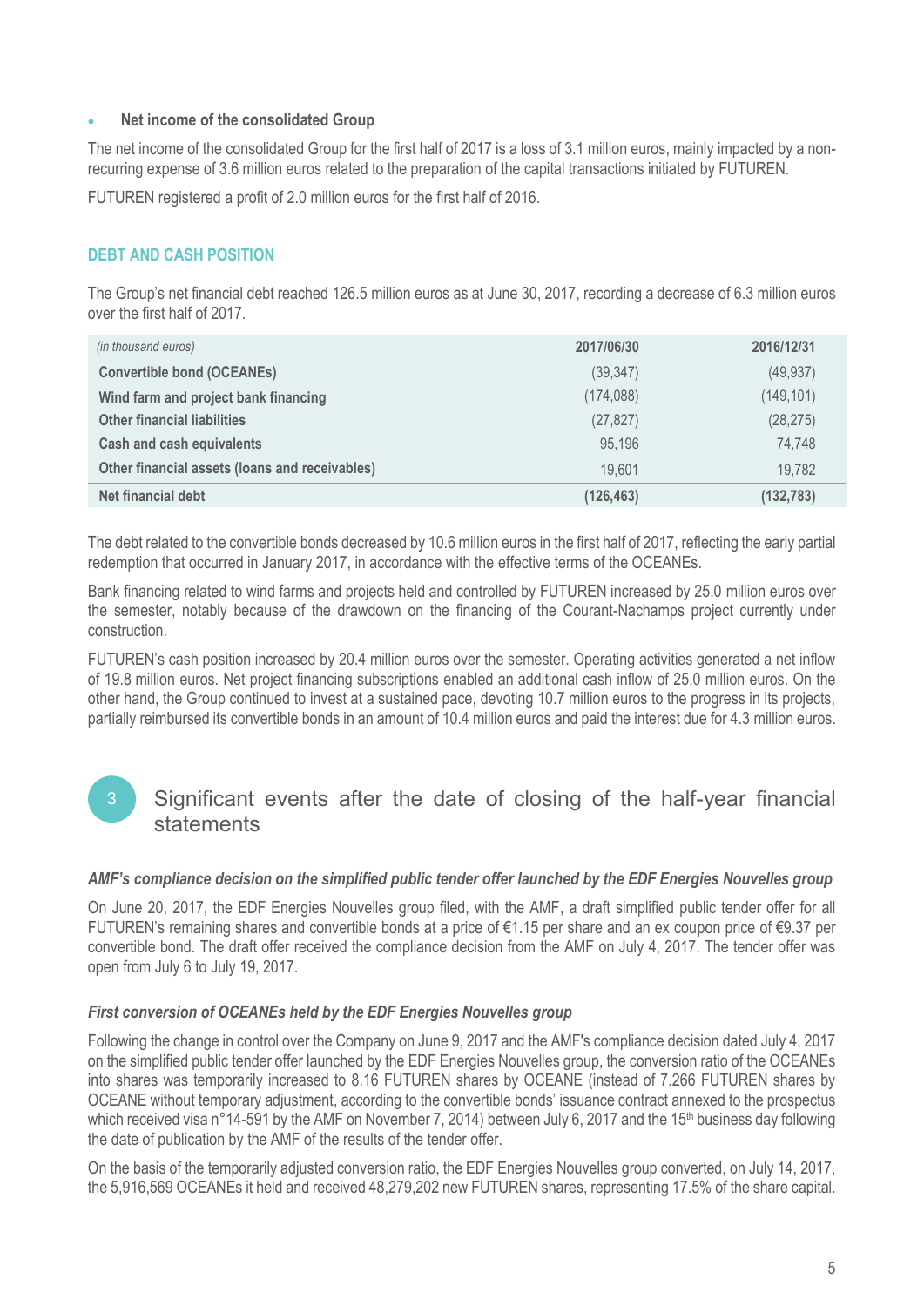#### *Results of the simplified public tender offer on FUTURENsecurities launched by the EDF Energies Nouvelles group*

As at the close, on July 19, 2017, of the simplified public tender offer launched on the FUTUREN shares and OCEANEs, the EDF Energies Nouvelles group held 240,855,625 FUTUREN shares <sup>1</sup>, representing the same amount of voting rights, i.e. 87.52% of the share capital and at least 87.23% of the voting rights of FUTUREN, as well as 105,601 OCEANEs.

#### *Second conversion of OCEANEs held by the EDF Energies Nouvelles group*

On the basis of the temporarily adjusted conversion ratio, the EDF Energies Nouvelles group converted, on July 28, 2017, the 105,601 OCEANEs it held as at the close of the simplified public tender offer and received 861,704 new FUTUREN shares.

#### *Early redemption of part of the OCEANEs*

As a result of the change in control over the Company on June 9, 2017, the bondholders had the possibility to request the early redemption of all or some of their bonds between July 6, 2017 and July 20, 2017.

In this context and upon request of the bondholders, FUTUREN redeemed 48,081 OCEANEs at a unit price of €6.322, increased by the interest payable as from July  $1<sup>st</sup>$ , 2017, and canceled the corresponding bonds.

#### *Other conversions of OCEANEs and new share capital of FUTUREN*

On the basis of the temporarily adjusted conversion ratio, bondholders converted, at the beginning of August 2017, 1,040 OCEANEs and received 8,486 new FUTUREN shares.

As at September 6, 2017, after the creation of 49,149,392 shares following the change in control over the Company, FUTUREN's share capital consisted of 276,084,842 shares, 87.55% 1 of which were held by the EDF Energies Nouvelles group.

As at September 6, 2017, after the conversions of July and August 2017 and the early redemption of some OCEANEs following the change in control over the Company, 13,614 OCEANEs are outstanding and held by third parties, making negligible the residual bond debt.

#### *Appointment of Alexandre Morin as Chief Operating Officer of FUTUREN*

The Board of Directors of FUTUREN, during its meeting on July 5, 2017, appointed Alexandre Morin as Chief Operating Officer. He will be responsible for implementing the Group's strategic orientations, in support of Fady Khallouf, Chief Executive Officer of FUTUREN.

Alexandre Morin, 40, capitalizes on 10 years of experience in the sector of energy and renewable energies, including 8 years at EDF Energies Nouvelles as Chief Financial Officer of EDF Energies Nouvelles France. Before joining EDF Energies Nouvelles, he held various management positions in the financial sector in international companies. He notably spent 3 years in Morocco in a subsidiary of the Technicolor group (ex Thomson).

#### *Change in the Board of Directors of FUTUREN*

**.** 

At the close of the Board of Directors' meeting on September 6, 2017, Thibaut de Gaudemar resigned from his duties as director and member of the Audit Committee.

<sup>1</sup> *Including the holding by assimilation of 1,640,565 shares held by Fady Khallouf currently under lock-up period.*